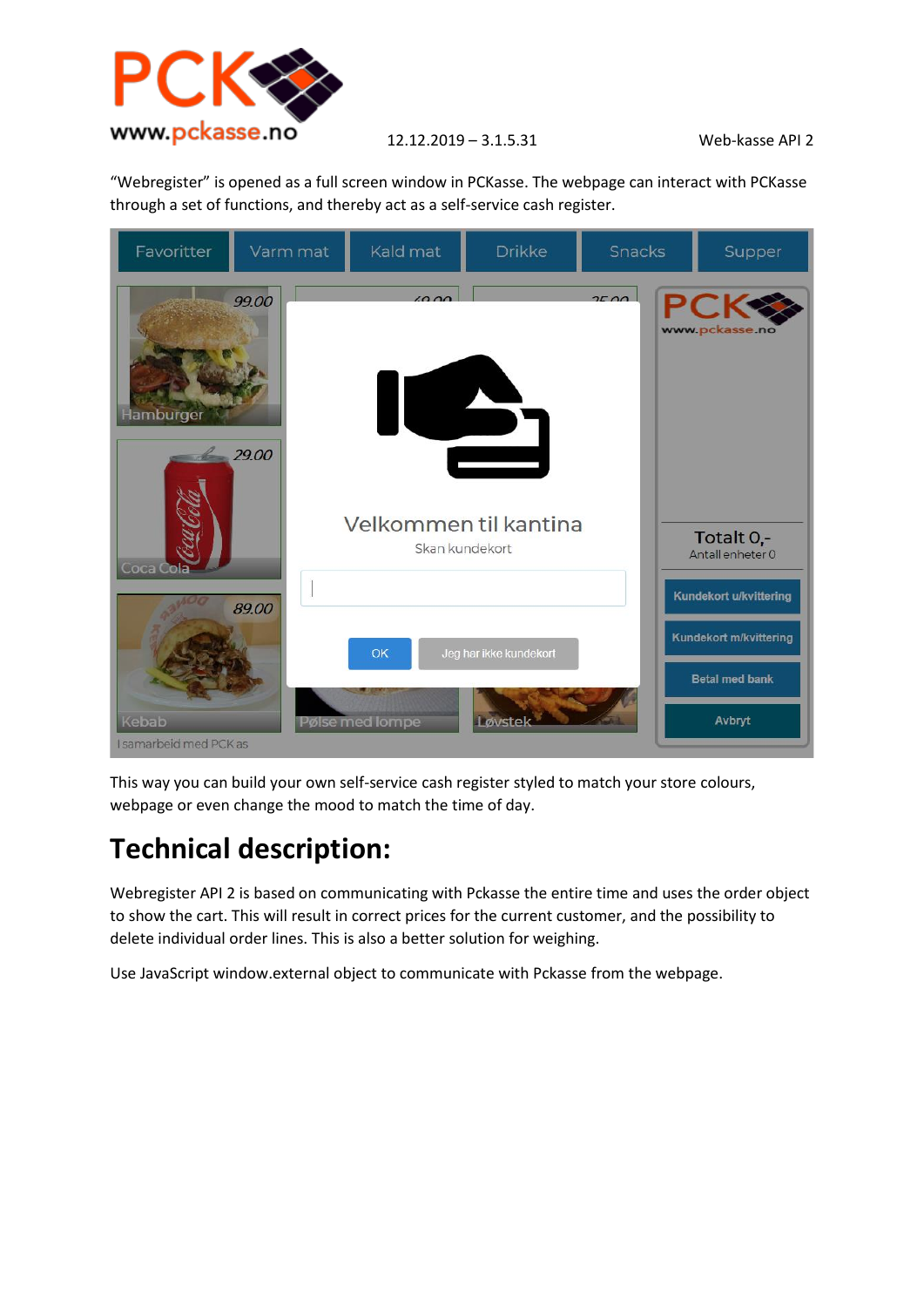

12.12.2019 – 3.1.5.31 Web-kasse API 2

## **Functions:**

- LastError() As String
- o Contains last error after a function returns false
- SetCustomerNo(value As Integer) As Boolean
- SetDoNotMergeLines(value As Boolean) As Boolean
- GetOrder() As Order
- RemoveOrderLine(index As Integer) As Boolean
- SetEmployeeId(value As Integer) As Boolean
- AddOrderLine(articleNo As String) As Boolean
- AddOrderLineWithSerialNumber(ArticleNo As String, SerialNumber As String) As Boolean
- SetOrderLineGrossPrice(index As Integer, value As Decimal) As Boolean
- SetOrderLineInfo(index As Integer, value As String) As Boolean
- SetReference(value As String) As Boolean
- SetAlternativeTax(value As Boolean) As Boolean
- Clear() As Boolean
- Pay() As Boolean
- PayByGiftcard(GiftCardNo As String) As Boolean
- SaveToOrderTemplate(value As Integer) As Boolean
- GetFavouriteArticleInfos(groupNo As Integer) As FavouritePages
- GetTopXArticles(weekday As Integer, noToReturn As Integer, weeksBack As Integer) As ArticleInfos
	- o Weekdays (0 any, 1 Monday, …, 7 Sunday)